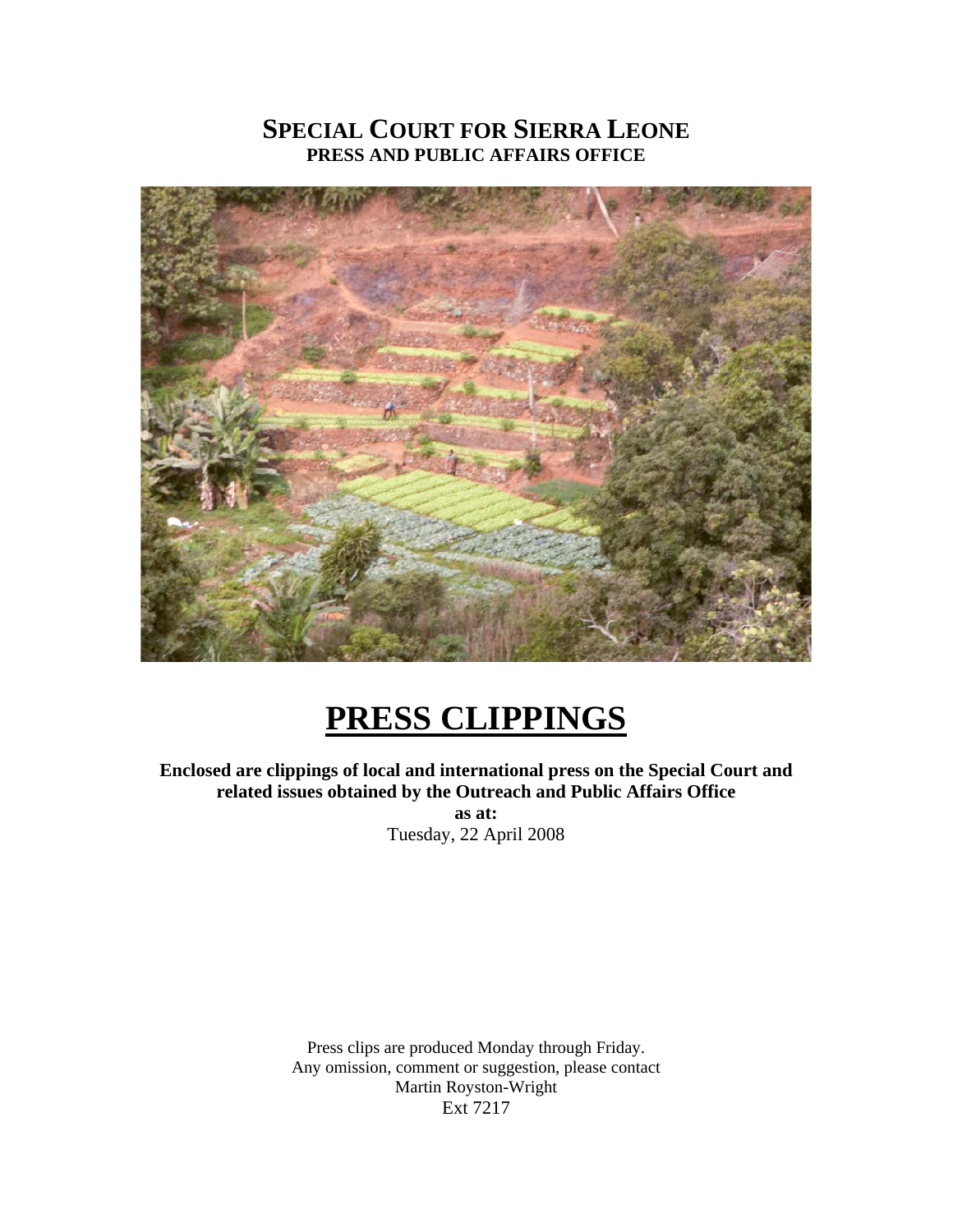| <b>Local News</b>                                                             |            |
|-------------------------------------------------------------------------------|------------|
| Ex-Liberian Leader Fails to Show Up at Taylor Trial / Awoko                   | Page 3     |
| <b>International News</b>                                                     |            |
| (Untitled) / BBC World Service Trust                                          | Pages 4-5  |
| Ex-Liberian Leader Fails to Show Up at Taylor Trial / BBC World Service Trust | Page 6     |
| Moot Court Competition in S-Leone / AfriNews                                  | Page 7     |
| Africa: Millions of Children Falling Through the Cracks / Inter-Press Service | Page 8     |
| UNMIL Public Information Office Complete Media Summaries / UNMIL              | Pages 9-11 |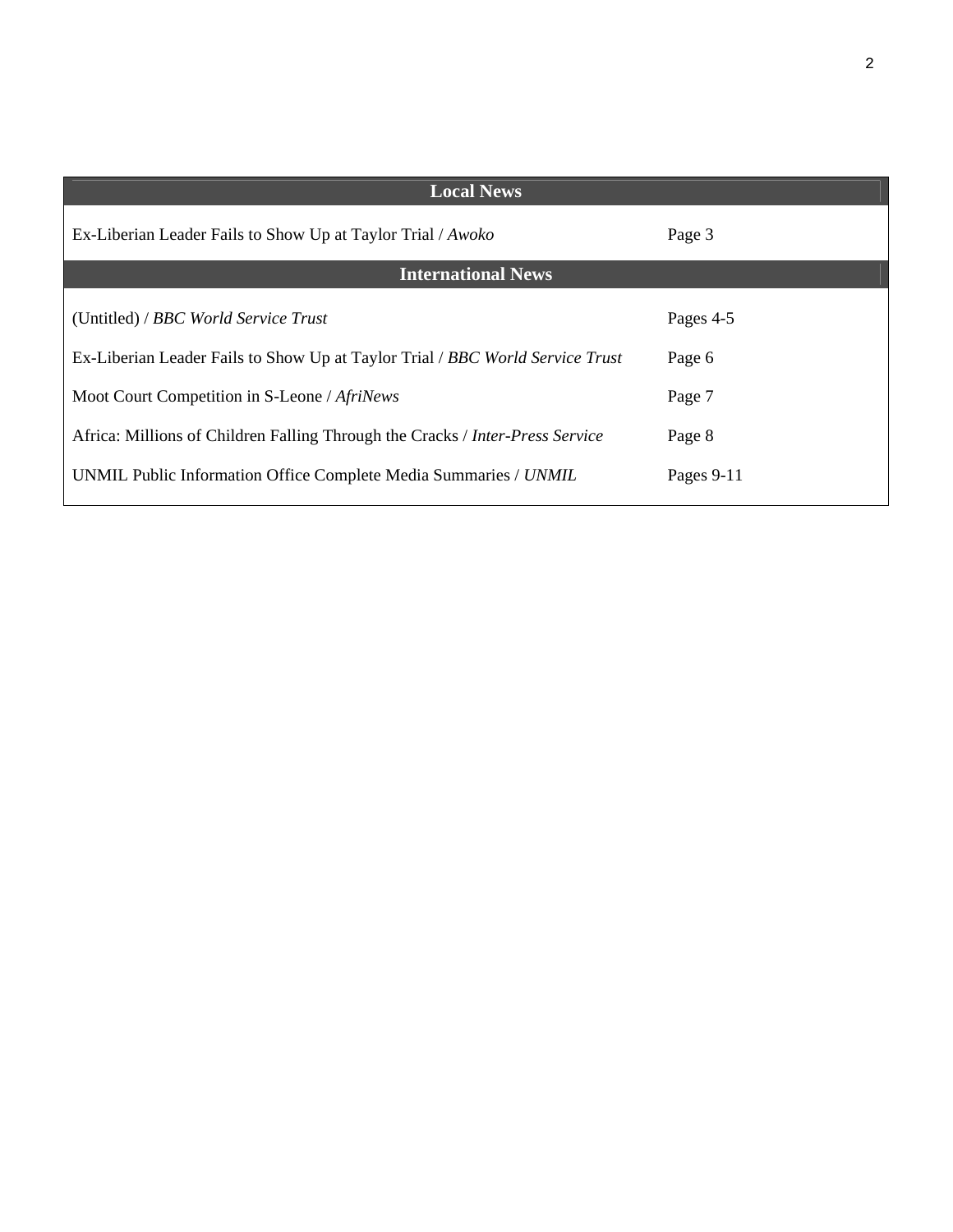Awoko Tuesday, 22 April 2008

# **Ex-Liberian leader fails** to show up at Taylor trial

By Alphonso Zeon in The Hague espite assurances that he would testify at the Special Court for Sierra Leone which subpoenaed him early this month, former Liberian president, Moses Blah failed to show up last week at the trial of his former boss Charles Taylor at The

#### Hague.

ı

Special Court's Chief Prosecutor Stephen Rapp told this reporter that he had been in touch with Mr Blah who had asked for more time because of medical considerations and his wife being out of Liberia.

"... we want to make sure the situation with his security, the situation with his family and his health are well in hand before he travels," Mr Rapp said, adding that they were following what he had been saying to the press one of which was that he was willing to be a witness in the Taylor trial.

Mr Rapp quoted Mr Blah as saying that he was neither for nor against anyone but that he was going to say "the truth". The truth, Mr Rapp said, would "serve the interest of justice". The prosecution are offering Mr Blah as a witness "to prove our case and he's given us statements in the past and because we think that his testimony will be helpful to the Prosecution", according to the chief prosecutor.

The former Liberian vice president who became president after the resignation of Mr Taylor, faces a jail term is he fails to show up in court.

This report is courtesy of the BBC World Service Trust and Search for Common Ground.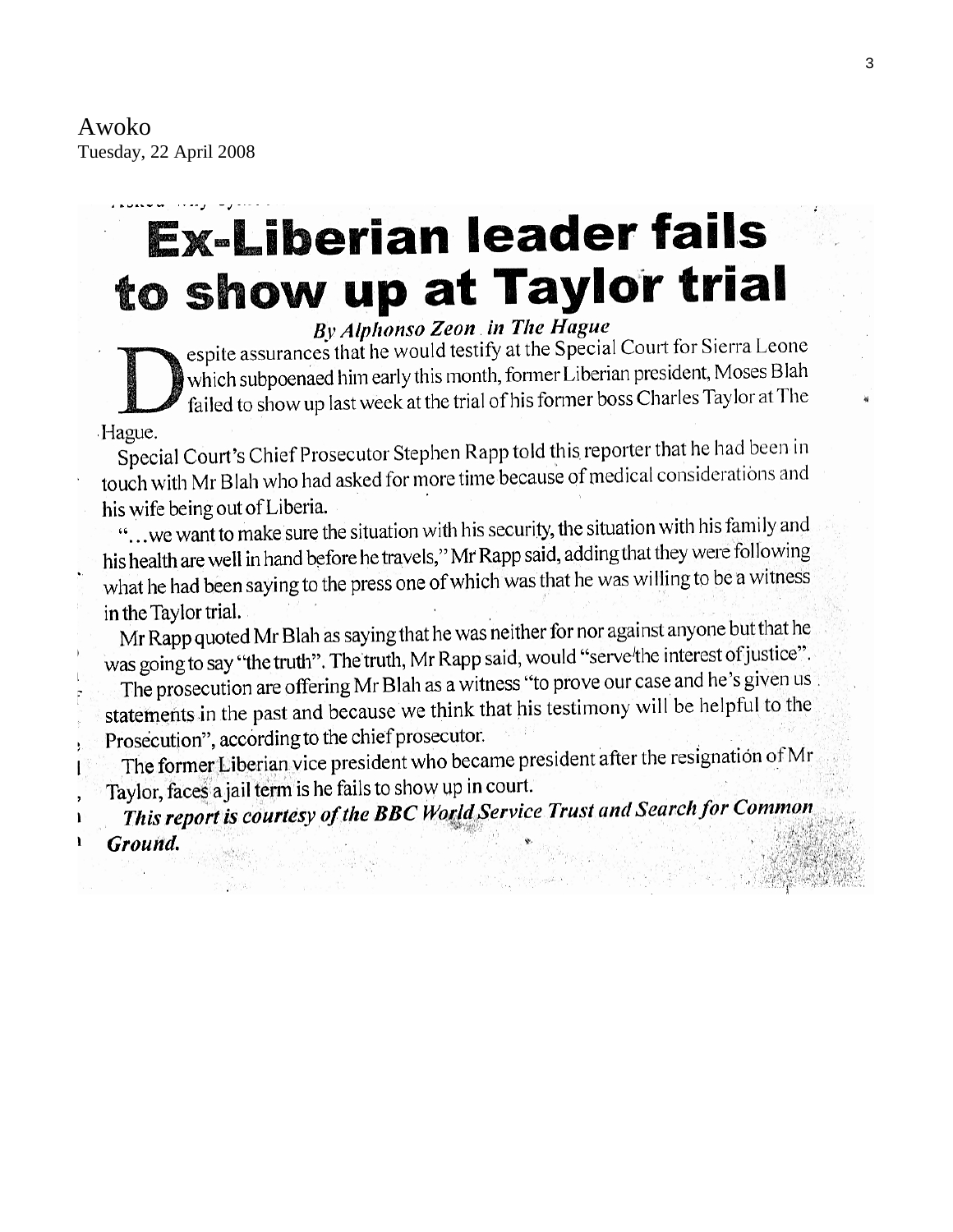## BBC World Service Trust

Monday, 21 April 2008

Lawyers representing the former Liberian President Charles Taylor in his war crimes trial have lost a key motion to block new evidence of atrocities in Sierra Leone committed by the RUF and the AFRC rebels and blamed on Taylor.

As BBC World Service Trust/Search for Common Ground Producer Alphonsus Zeon reports, Defence lawyer, Morris Anyah`s objection against admitting new evidence of atrocities in Koinadugu District, as contained in the testimony of Prosecution 23rd witness Alimamy Bobson Sesay, was overruled Monday.

Sesay said RUF fighters and their counterparts of the Armed Forces Revolutionary Council burned down a village in Koinadugu and burned alive a Sierra Leonean government soldier captured during battle.

SESAY: Well, according to what I saw, he screamed to death. He was shouting because they hang him over - they hanged him over woods that were set on fire, so he was screaming... he burnt to death. We were there until he burnt to death.

ZEON: But Taylor's lawyer Anyah argued the new revelations were not part of the initial charges against Taylor by the Prosecution and should not be admitted in the middle of the trial.

COUNSEL: When I made the objection on Friday Ms Alagendra provided two bases, perhaps three, but two in particular that stood out. She said Rule 93, a persistent pattern of conduct, and she said widespread or systematic attacks vis-a-vis crimes against humanity, one of the categories of the charges in the indictment.

With regards to Rule 93, if your Honours look at that rule there are two conditions, or preconditions if you will: One, it speaks in the discretionary, that the Chamber may admit such evidence; two, it applies an interest of justice standard. The Prosecution has to make a showing. The Chamber doesn't just accept it orally in the middle of a trial. It has to be in the interests of justice and at the end of the day the Chamber still retains the discretion whether or not to permit it.

With respect to crimes against humanity... to say that this evidence is relevant to notice, placing our client on notice vis-a-vis the widespread or systematic nature of the attacks in Sierra Leone is misplaced. They have charged Kono District, they have charged Koinadugu District, they have charged the entire area around Freetown. All we are proposing is that any allegations of atrocities, as far as notice is concerned, be limited to those areas. The amount of atrocities and evidence they have adduced so far is large enough to place anybody on the face of the earth on notice. Why do they need to now go to Koinadugu District?

ZEON: To this, Prosecution lawyer Koumjian counter argues that these atrocities were related to prosecution allegation against Taylor and it was up to the Judges to use their discretion to admit the evidence.

KOUMIJIAN: Your Honour, the Prosecution notes, first of all, in the objection... All of these crimes are relevant to that fundamental element to all of these charges... Furthermore, because of the accused's position it's very important, it's a critical element in our case, to prove that the accused had notice of the atrocities that were going on and it is... Rule 93 I'm referring to regarding pattern evidence. It is our case that in fact the evidence shows that the atrocities that were going on in Sierra Leone were so widespread during the time of the indictment and also, critically for our case, prior to the indictment period, that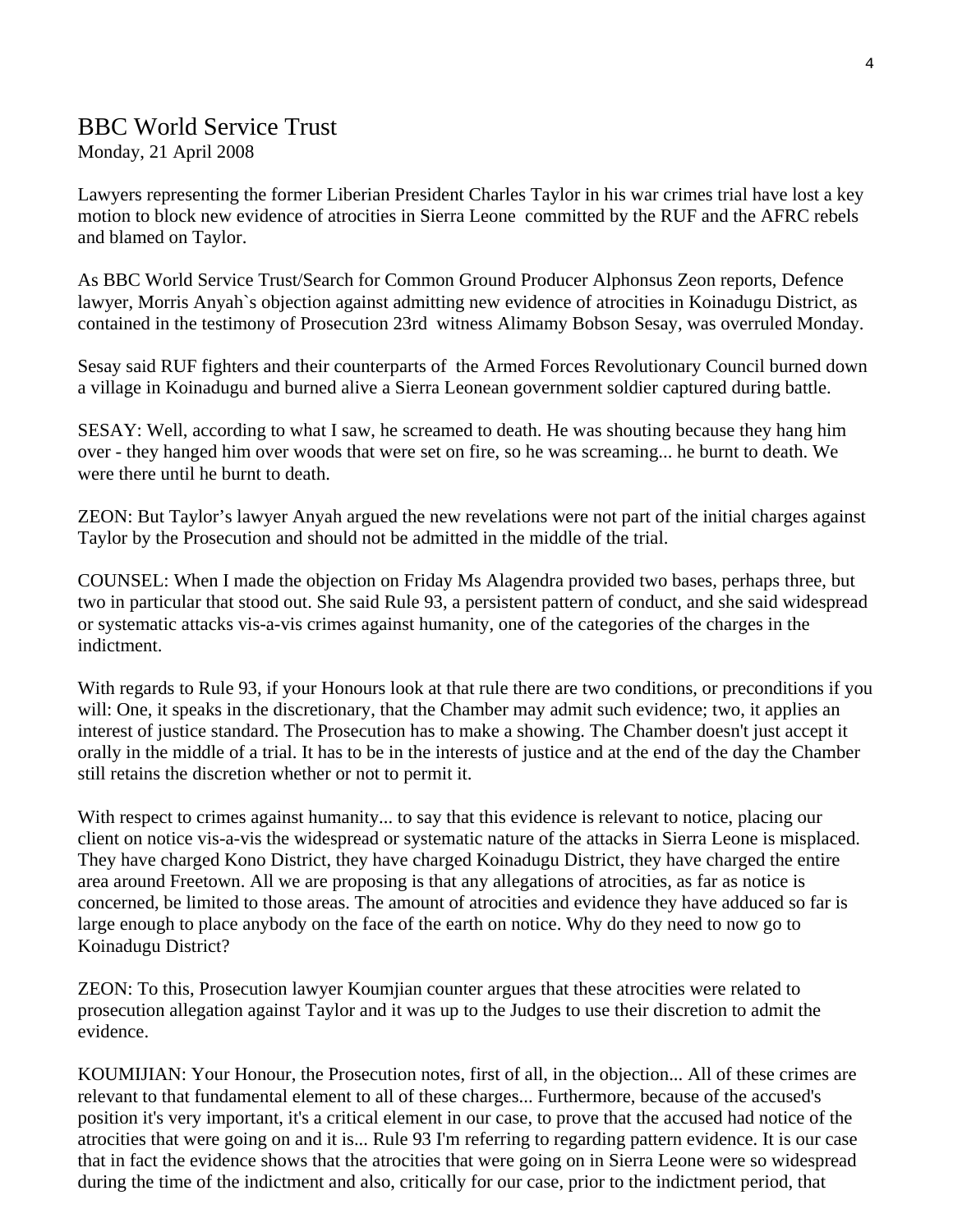throughout the indictment period the accused, Charles Taylor, was aware of atrocities occurring by the RUF.

Furthermore, I think your Honours have seen in the evidence that we have presented and we will continue to present, it is our case that the RUF, which later allied itself with the AFRC, was a terrorist army created by Charles Taylor, controlled by Charles Taylor, created exactly in the image of his forces in Liberia which committed a pattern of terrorists acts and that all of this is relevant to the fundamental element of the intent of the accused, his notice of the crimes and his, in fact, intent that atrocities and terror be carried out in Sierra Leone.

So for all of these reasons we ask that the evidence be admitted. would note that your Honours are professional judges. The probative value of this evidence, which we believe is great, your Honours will consider.

ZEON: The Court agreed with the Prosecution lawyer Koumjian. Presiding Judge Theresa Doherty said though the atrocities were not initially included in the indictment against Taylor, they pertinent to the trial.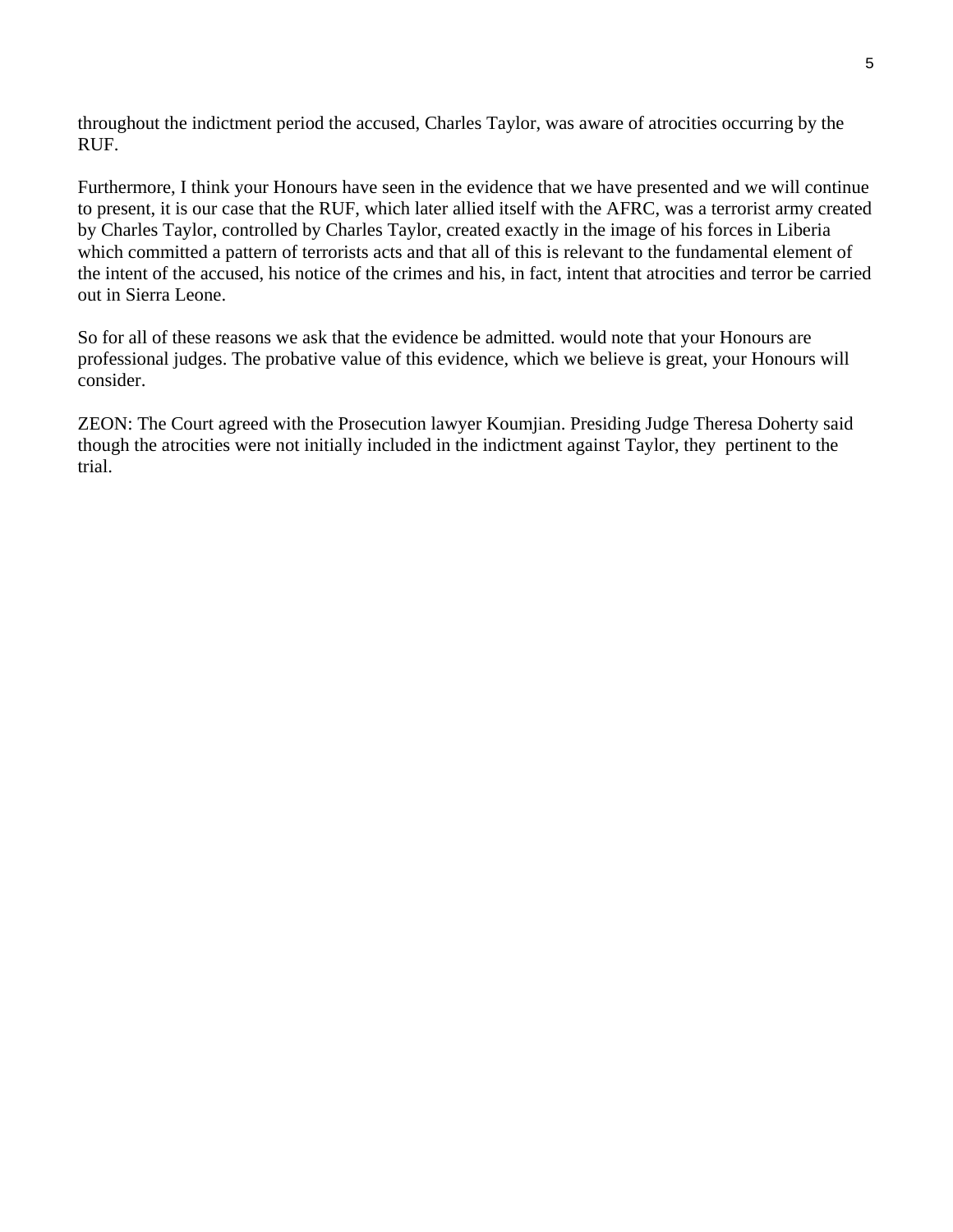### BBC World Service Trust

Monday, 21 April 2008

#### **Ex-Liberian leader fails to show up at Taylor trial**

#### By Alphonso Zeon in The Hague

Despite assurances that he would testify at the Special Court for Sierra Leone which subpoenaed him early this month, former Liberian president, Moses Blah failed to show up last week at the trial of his former boss Charles Taylor at The Hague.

Special Court's Chief Prosecutor Stephen Rapp told this reporter that he had been in touch with Mr Blah who had asked for more time because of medical considerations and his wife being out of Liberia.

"…we want to make sure the situation with his security, the situation with his family and his health are well in hand before he travels," Mr Rapp said, adding that they were following what he had been saying to the press one of which was that he was willing to be a witness in the Taylor trial.

Mr Rapp quoted Mr Blah as saying that he was neither for nor against anyone but that he was going to say "the truth". The truth, Mr Rapp said, would "serve the interest of justice".

The prosecution are offering Mr Blah as a witness "to prove our case and he's given us statements in the past and because we think that his testimony will be helpful to the Prosecution", according to the chief prosecutor.

The former Liberian vice president who became president after the resignation of Mr Taylor, faces a jail term is he fails to show up in court.

This report is courtesy of the BBC World Service Trust and Search for Common Ground.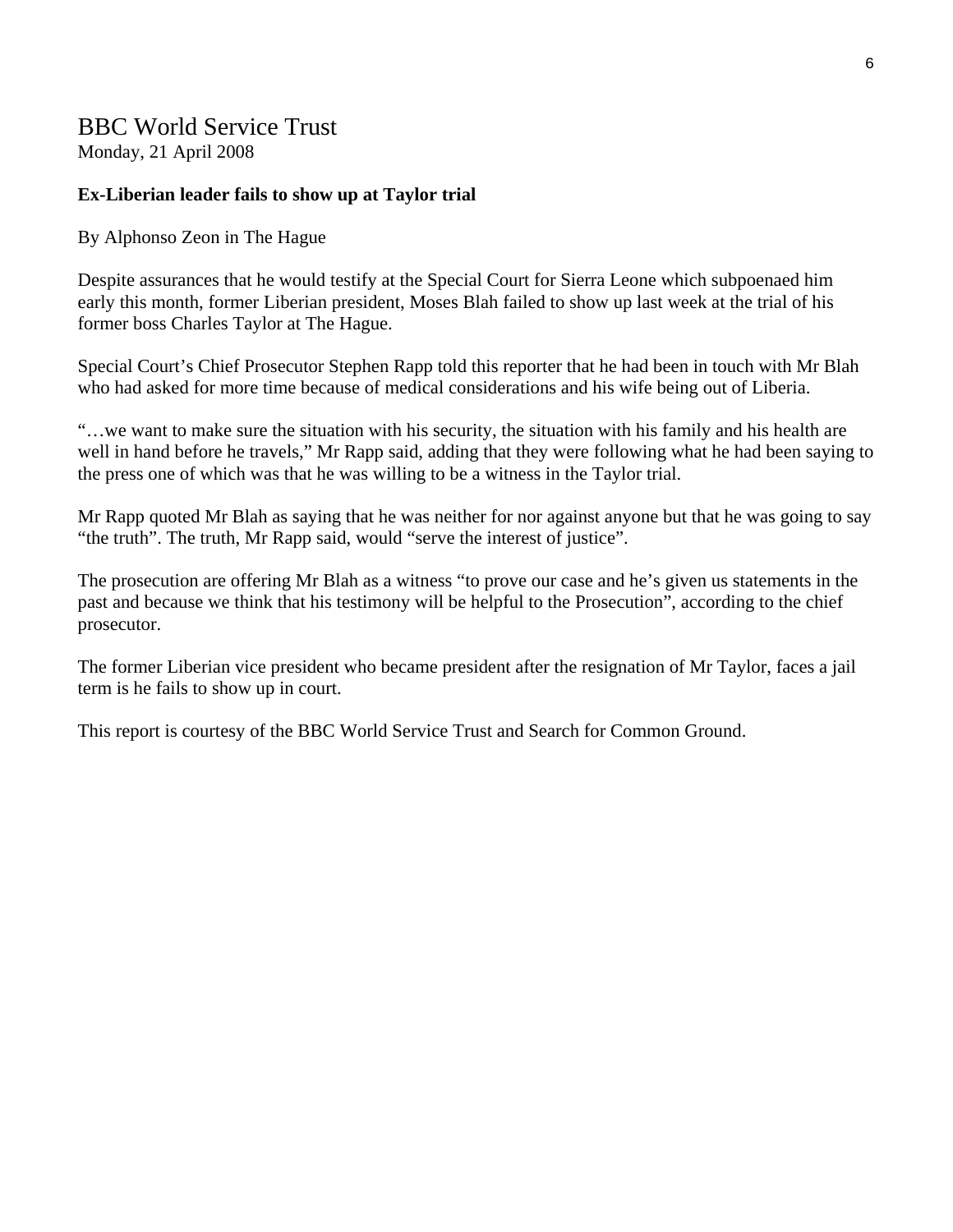#### AfriNews Tuesday, 22 April 2008 http://www.africanews.com/site/list\_messages/17660

#### **Moot Court Competition in S-Leone**

#### Murtala Mohamed Kamara

In keeping with its mandate to disseminate international Humanitarian Law (IHL) and Humanitarian Principles, the Sierra Leone Red Cross Society (SLRCS) will host this year ' SNational IHL Moot Court Competition for student in University colleges and tertiary institution of Sierra Leone. This is the first time ever that the National Red Cross Society is organizing the competition and the series marks the fourth Inter-collegiate contest on IHL in Sierra Leone.

The IHL Moot court competition is a training event on IHL intended for student and aiming at "taking law out of the books". During the competition, students are placed in a mock armed conflict situation. Assuming the roles of prosecution and defense lawyers, they have to deal with allegations of violations of IHL and to argue their case before a panel of judges (confirmed experts in IHL). This exercise allows the student knowledge of this body of law while in the same time appreciating its practical relevance.

Altogether, six teams comprising three students from different universities and colleges across Sierra Leone among them the Njala University College, Milton Margai College of Education and Technology, Fourabay College, International Institute of Islamic Studies, and the Northern and Eastern Polytechnics have been pre-selected to participate in the competition. The student will be judge on their knowledge of IHL and public International Law, their capacity to use the instruments of law to argue a study case, their team work and the quality of their oral expression. Whiles the case they will work on is purely fictional, they will face a panel of experts in a real court setting in the special court for Sierra Leone.

The pre-preliminaries begins on 5th and 6th May 2008 at the SLRCS fund raising center in Freetown culminating in a grand final at trial chamber II of the special court for Sierra Leone on 7th May 2008.The college or institution that emerges as winner will represent Sierra Leone at the 8th International IHL Moot court competition to be held in Arusha (Tanzania) in November 2008.

The International committee of the Red Cross (ICRS) initiated the National IHL court competition for university colleges in 2005 in Sierra Leone, within the frame work of its mandate to support the efforts of states in disseminating International Humanitarian Law. More than six years after armed conflict ended in Sierra Leone, the ICRC continues a gradual scaling down of its presence in Sierra Leone giving prominence to the Sierra Leone Red Cross Society in matters related to Red Cross activities in the country.

--------------------------------------------------------------------------------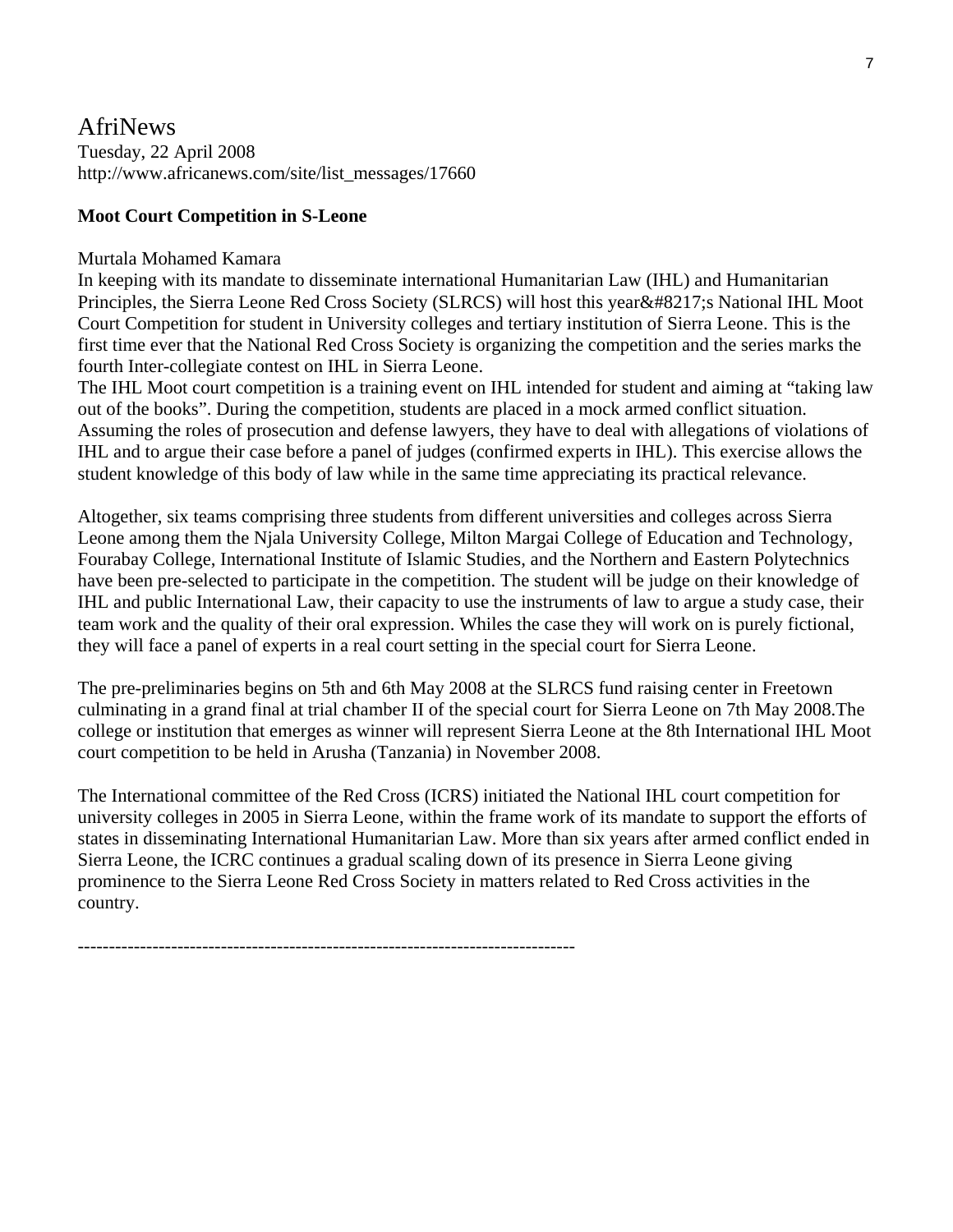Inter-Press Service (South Africa) Monday, 21 April 2008 Excerpt

#### **Africa: Millions of Children Falling Through the Cracks**

Thalif Deen New York

-SNIP-

Radhika Coomaraswamy, the U.N. Special Representative for Children and Armed Conflict, says that in the Democratic Republic of Congo (DRC) alone, thousands of children are victims of forced military conscription and sexual violence.

She says the positive news coming out of Africa is that with the conclusion of the wars in Liberia and Sierra Leone, the number of child soldiers may have gone down: from about 300,000 to about 250,000.

But according to U.N. estimates, there is still an unacceptable number of children under military conscription -- mostly forced conscription and primarily in Africa.

Asked to what extent African nations themselves could be blamed for the current situation, Ali said that "most leaders and bureaucrats in Africa are responsible for the mess children are in today. They must take responsibility for this."

He said there are others who have directly caused untold suffering to children, and conscripted children to savagery, turning them into war machines.

"They must never be allowed to ever walk free again," he said. "I just came back from Liberia, Sierra Leone and Cote D'Ivoire where I saw firsthand what the conflict has done to children in these countries."

Charles Taylor (the former president of Liberia, now on trial before the International Criminal Court in the Hague), and all the other warlords, including some who are still ministers and parliamentarians in countries like Liberia and Sierra Leone, must be held fully accountable for their crimes against children and against humanity, Ali added.

He also stressed that "morally and ethically speaking, countries of the West must stop selling arms to the African countries".

"There can be no justification whatsoever for selling arms to African countries whose population is starving and cannot afford to care for its children," he added.

-SNIP-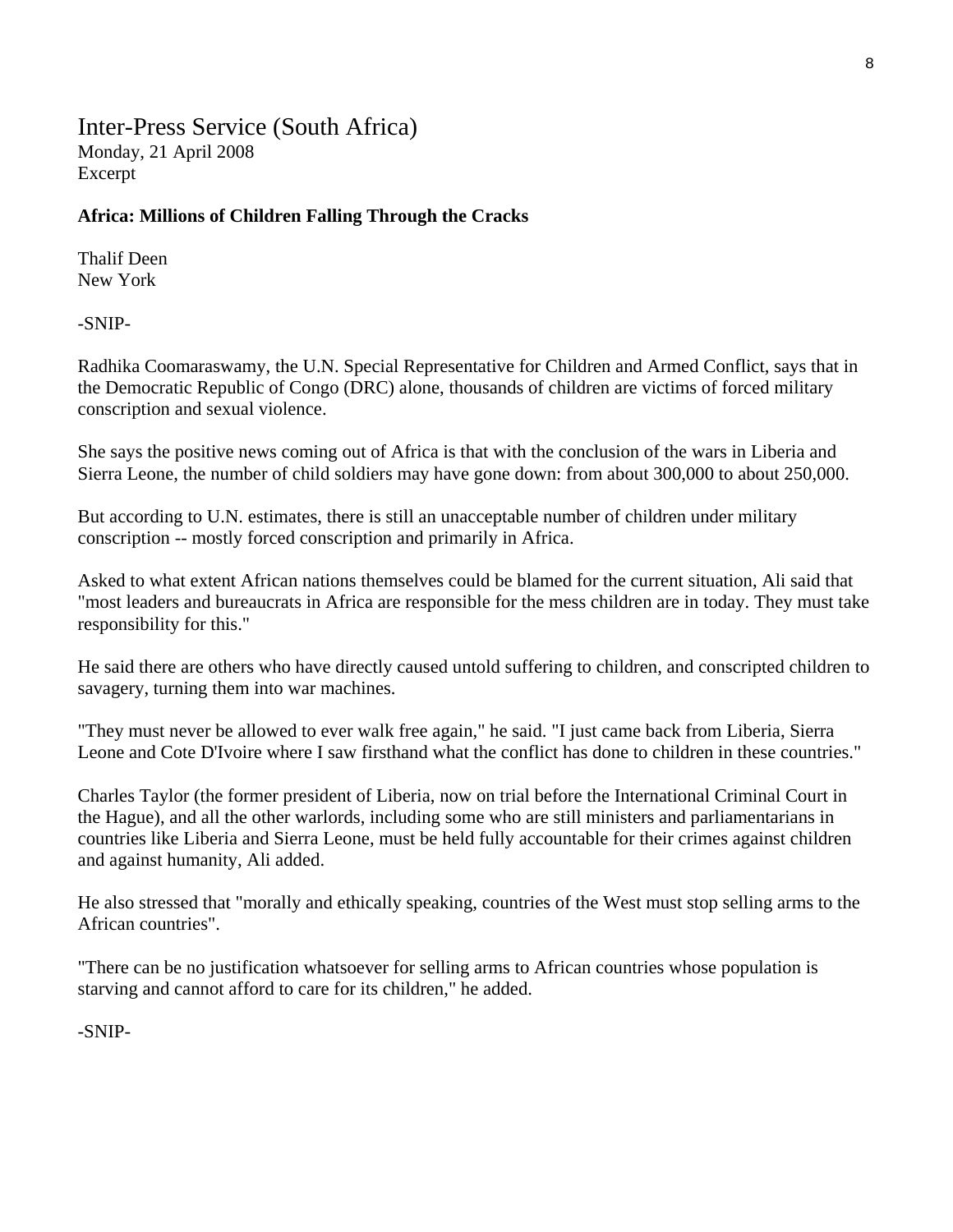

United Nations Mission in Liberia (UNMIL)

#### **UNMIL Public Information Office Complete Media Summaries 21 April 2008**

*[The media summaries and press clips do not necessarily represent the views of UNMIL.]* 

#### **Newspaper Summary**

#### **UN Secretary-General Arrives in Liberia Today**

(New Democrat, The Monitor, Heritage, Public Agenda, The Inquirer, The Independent)

- U.N. Secretary-General, Ban Ki-moon arrives in the country today at the start of a two-day visit. During the visit, Mr. Ban will asses the work of the UN Mission in Liberia (UNMIL) and will meet with Liberia's Vice President and address a joint session of the National Legislature. The visit comes at a time President Ellen Johnson Sirleaf is in the U.S. attending a church conference.
- However, Information Minister Dr. Laurence Bropleh said the highest level of government's delegation will receive the U.N. envoy. Mr. Ban's visit is the first since he became head of the world body but the second by a UN Secretary-General since the President Sirleaf's inauguration. His immediate predecessor, Mr. Kofi Annan, visited the country few days to the end of his tenure and was decorated by the Liberian government with one of the nation's highest honours.

#### **New Kru Town Residents Go Amok after Attempting to "Apprehend" Criminals**

(The News, The Informer, The Inquirer, New Democrat, Heritage, National Chronicle)

- The media reports that normal activities in the Borough of New Kru Town came to an abrupt standstill for several hours on Saturday when angry residents stormed the Magistrate Court in that area demanding police and court authorities to turn over to them a notorious criminal.
- The incident, which later degenerated into violence, forced several residents to flee the area, while shops and business centers closed to the public. The Inquirer quotes police sources as saying that the suspect identified as Raymond Kallor, is a notorious gang leader of a wellorganized criminal syndicate that has been carrying out series of armed robberies in and around Monrovia.
- The News newspaper and New Democrat report that at least nine persons sustained bullet wounds after UNMIL military officers fired warning shots in the air to disperse the angry mob. The News further said UNMIL's spokesman Ben Malor confirmed warning shots were fired but that only "four rounds were fired into the air which succeeded in dispersing the crowd".

#### **Liberia Gets Major Debt Relief from Paris Club**

(The News, The Informer, The Independent, Daily Observer, Heritage, Plain Truth, Heritage)

- The Liberian government has announced that it had reached an agreement with its Paris Club creditors for a debt relief package, a Finance Ministry statement released last evening said. The Paris Club agreement follows the clearance of Liberia's arrears with the World Bank and African Development Bank late in 2007 and the clearance of IMF arrears and reaching of HIPC Decision Point last month.
- According to the statement, when the agreement with the Paris Club creditors is taken together with comparable debt relief from other categories of creditors, Liberia will eventually have more than 97% of its external debt stock cancelled. This package was said to have been negotiated in the context of the HIPC (Heavily Indebted Poor Countries) Initiative.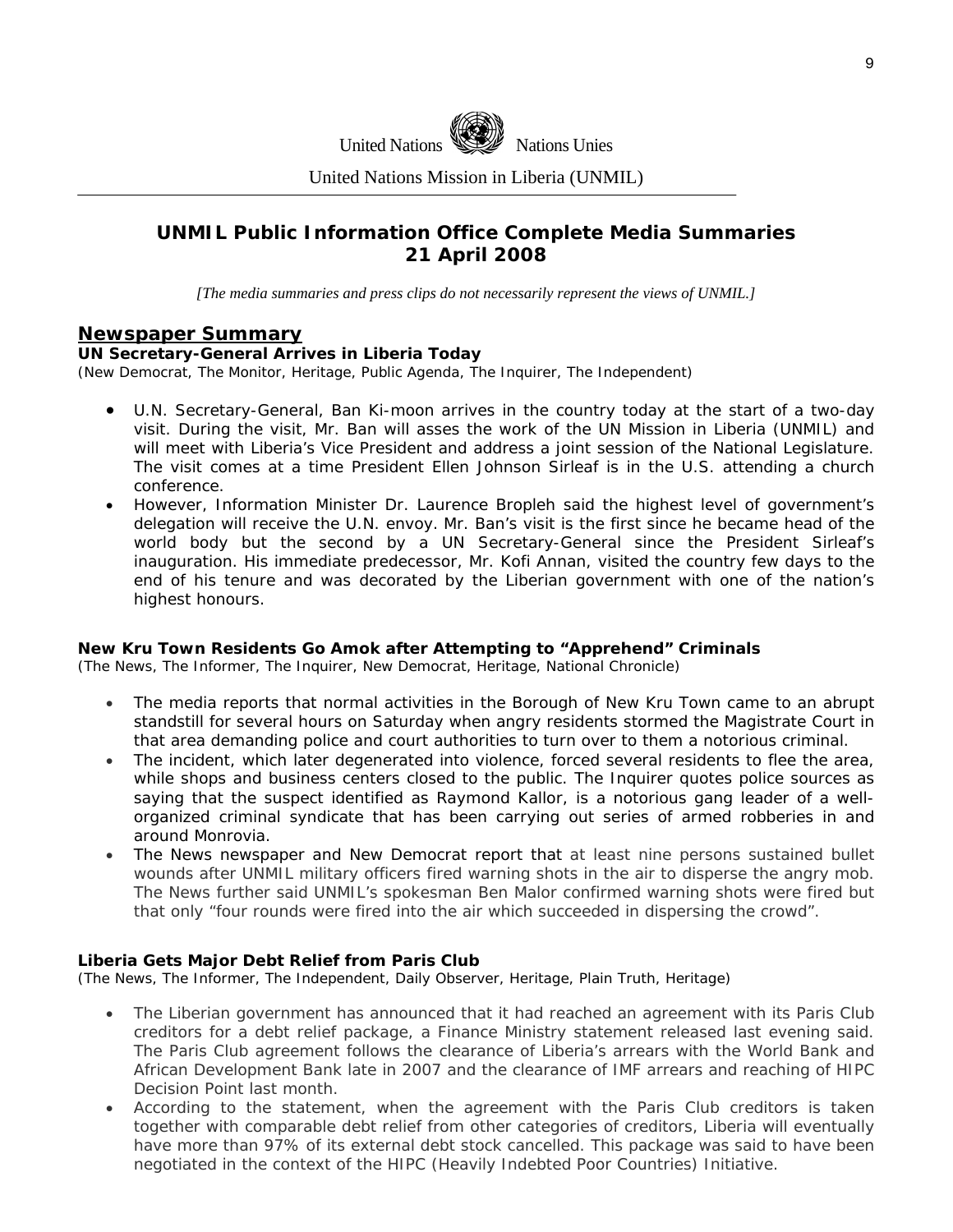#### **Robertsport Electrified after 20 years**

(The Daily Observer)

•

- The City of Robertsport, Grand Cape Mount County, has for the first time in almost 20 years been electrified. Barely three weeks in advance of the upcoming Presidential Cabinet meeting to be hosted by this county, the challenge of bringing light to this very small city really nothing compared to what it would take to maintain it.
- When the news of electricity came, according to Superintendent Catherine Watson Khasu, over 300 citizens signed up for the utility. When, however, they learned that it wasn't for free, the number dropped down to about a handful. For now, the streets will be lit up at night, featuring a handy solar-to-battery backup system to conserve costly energy. For a small city with big dreams and an exponential amount of potential, it will take much more than this 60-kva generator to electrify homes and businesses. After the fuel runs out for the day, enlightenment must remain for the citizens and denizens to be inspired to proactively participate in the development of their city and their County.

#### **UL Medical College, Cooper Hospital to Be Upgraded**

(Daily Observer)

•

The A.M. Dogliotti College of Medicine at the state-owned University of Liberia (UL) and the Seventh Day Adventist-owned (SDA) Cooper Hospital are shortly to benefit from expertise and other materials from the Loma Linda University Medical Center based in California, United States of America. A.M. Dogliotti, which is the only medical college in the country, has since the civil war being plagued with numerous problems ranging from lack of professors to the lack of instructional materials.

# **Radio Summary**

#### **Star Radio***(News culled from website today at 09:00 am)* **UN Secretary General Arrives in the Country Today**

*(Also reported on Truth F.M. and ELBC)*

#### **Youth Group wants UN Travel Ban Lifted on affected Liberians**

- The Progressive Youth for Accountability and Transparency has called on the United Nations to drop the assets freeze and travel ban on some Liberians.
- The organization said it would be better for affected Liberians to go through the due process of law than to perpetually keep them on the UN travel ban.
- Pro-Youth believes a reputable Organization like the UN must ensure that the rule of law is upheld at all time irrespective of status.
- The youth group observed that keeping the affected individuals on the travel ban and assets freeze list would run contrary to the preservation of peace in Liberia.
- The group however encouraged those affected by the travel ban and assets freeze to keep calm and cooperate with the United Nations.

#### **Ghana High court sets date for ruling in Liberian refugees' case**

- Report from Accra, Ghana, says the High Court in that country would on Thursday April 24 hand down ruling into the case involving detained Liberian refugees.
- Lawyers of the coalition of human rights groups representing the detained Liberian refugees were in court when the decision was announced.
- One of the Ghanaian lawyers representing the Liberians Nana Oye Lithur presented legal papers that the Liberians in question must be set free.
- Madam Oye-Lithur argued that the detained Liberians were refugees in Ghana and needed to be protected. She further argued that if the Liberians had no refugees' status the Ghanaian government was under obligation to notify them in writing.